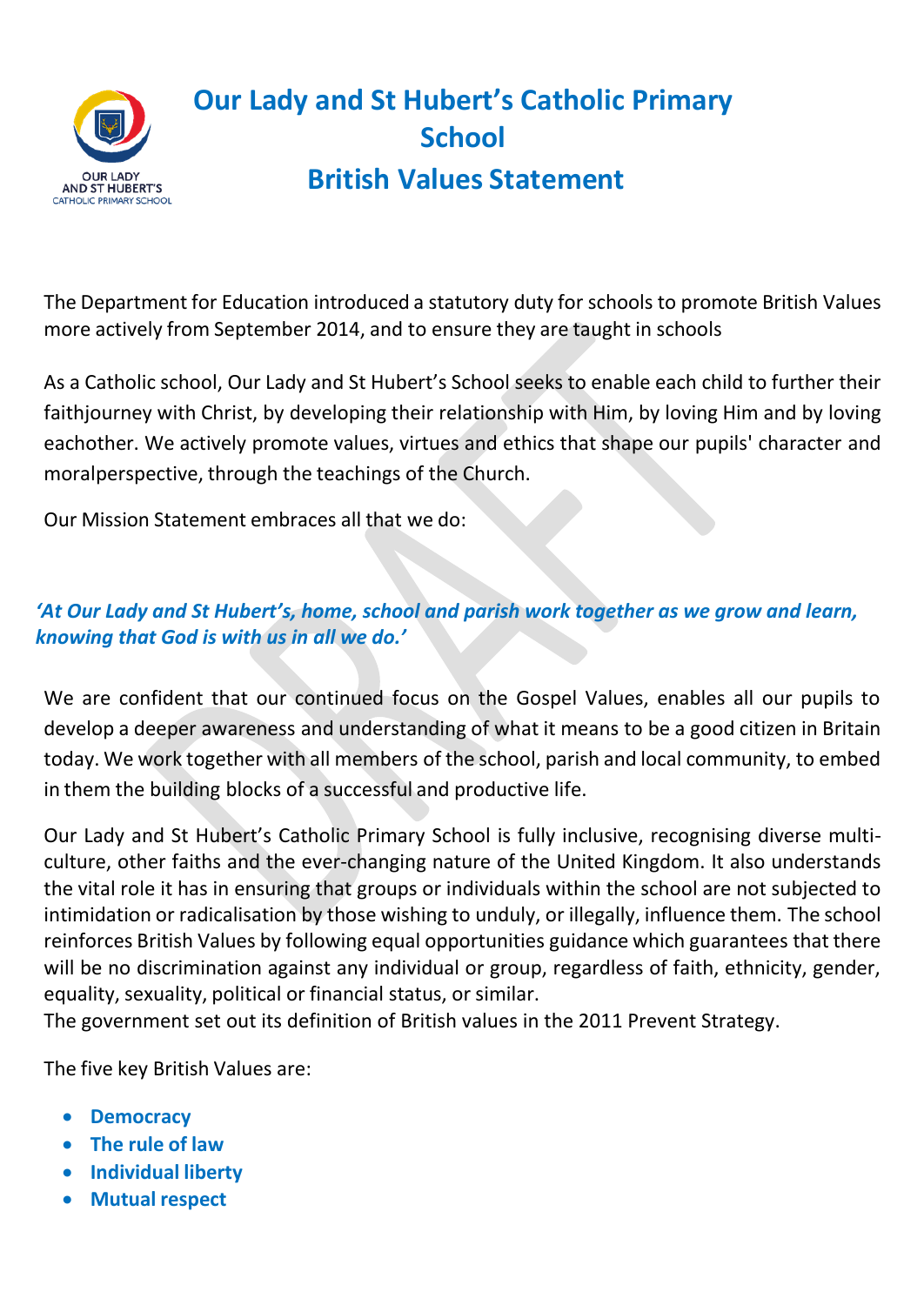• **Tolerance of those of different faiths and beliefs**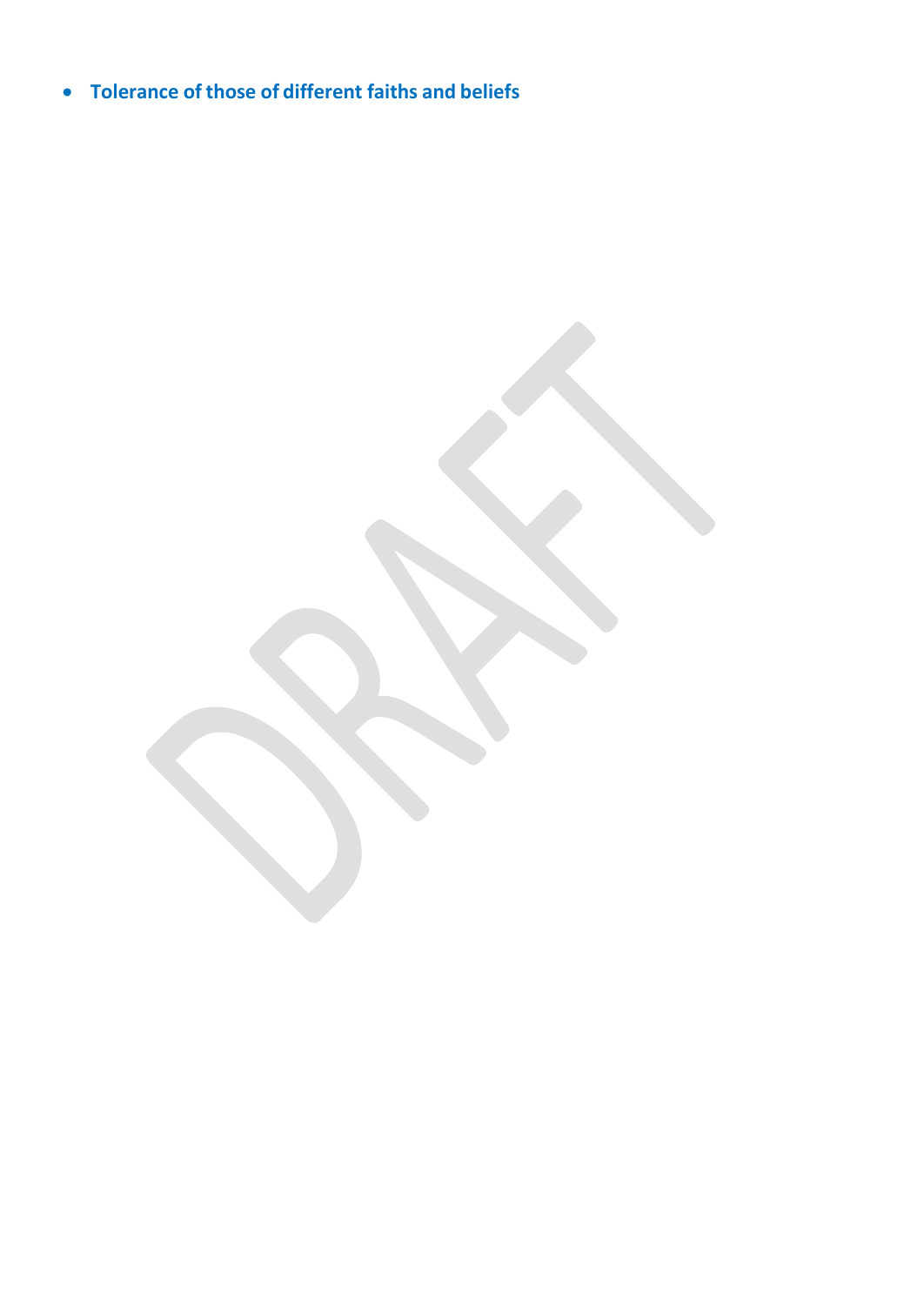Our Lady and St Hubert's Catholic Primary School uses strategies within the National Curriculum and beyond to secure such outcomes for all pupils. The examples that follow show some of the manyways we seek to instill British Values.

#### **Democracy**

- Elections for the whole school to select school councillors for each year group, from Year 1 to Year 6.
- The school council set the person specification and job description and all pupils are invited to submit a written or verbal application for the post.
- School Council ascertain the views of their peers on a range of aspects of school provision and views are considered when decisions by Leaders are made.
- Pupil and parent questionnaires are completed to gather the views of all members of the school community, responses inform on-going work in school.
- Taking part in debates
- Ensuring that all pupils are listened to by adults

#### **The Rule of Law**

- All pupils are taught the reasons why rules for conduct in school and out are important; they value and respect the school rules.
- All year groups create and agree to the 'class rules'.
- Rewards and sanctions for following the rules or choosing not to follow the rules are embedded and used consistently by all.
- Pupils are given opportunities to meet with members of the wider community to develop a greater understanding of and respect for rules / law in society; eg visits from the police service to reinforce the message of right and wrong.
- Highlighting the rules of the Church, inspired by Christian values for example following the Ten Commandments.

**Individual Liberty**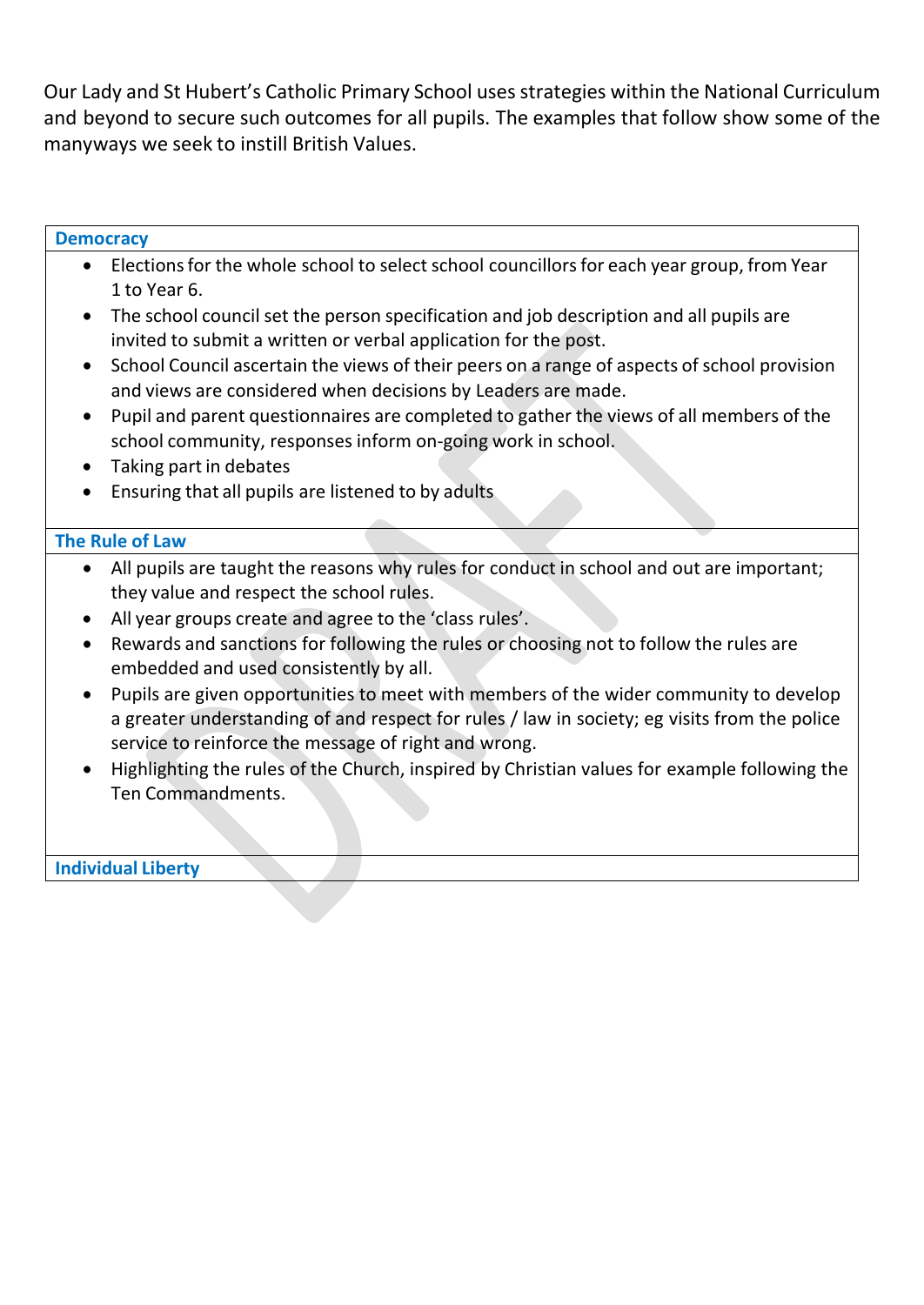- Pupils are given the opportunity to make choices in all aspects of their work and life in school.
- Pupils know and respect that individuals have a right to different opinions and views.
- Pupils show respect for the views of others and are taught how to tolerate each other by 'agreeing to disagree' knowing it is not any single viewpoint that is right or wrong.
- The school actively deals with the issues of bullying in all its forms including the issue of Cyber Bullying.
- The Anti-Bullying work runs through all aspects of the school through our ethos, curriculum and extra- curricular activities.
- Children understand how to tackle and prevent bullying and are taught to seek help straight away from others in and out of school.